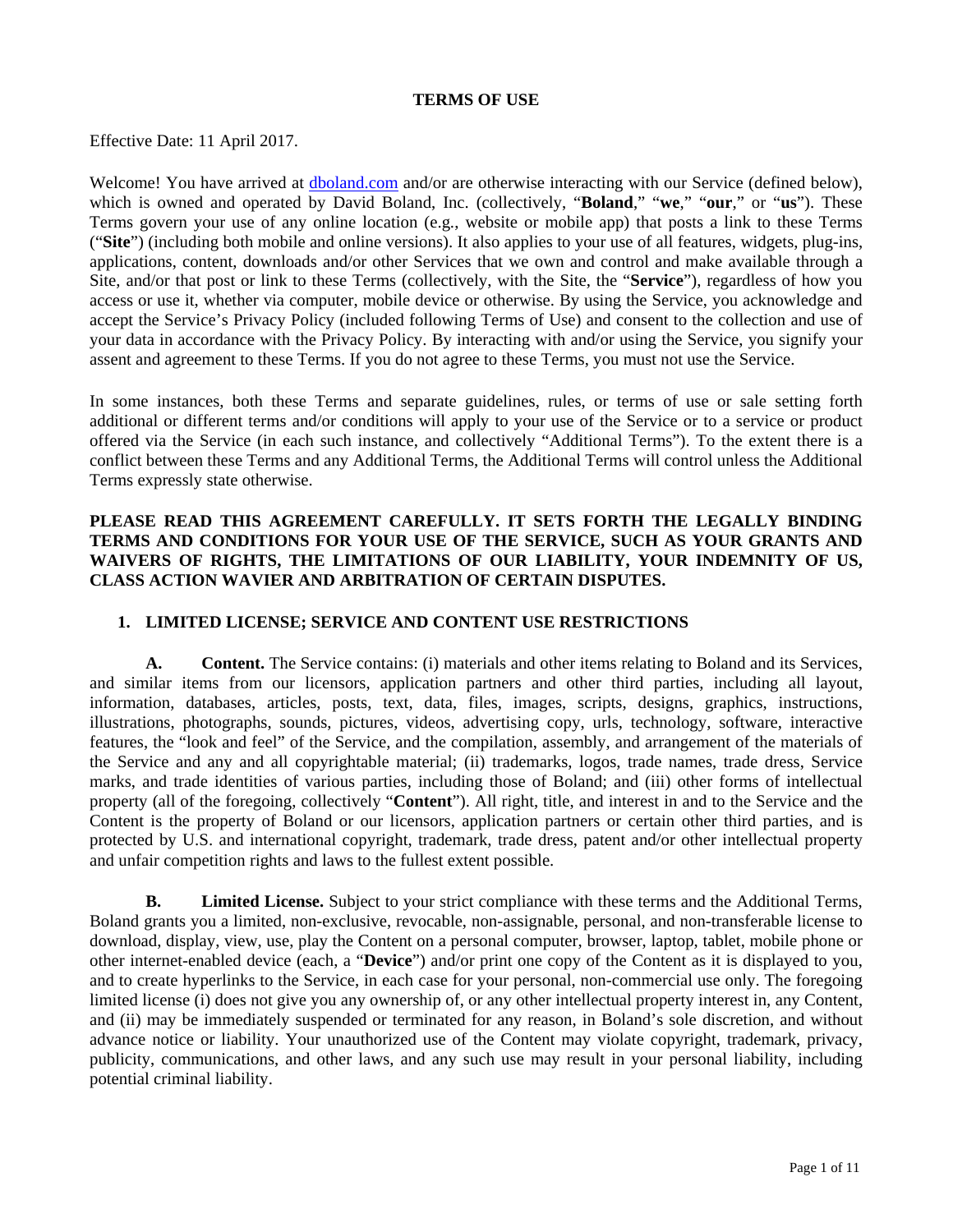**C. Restrictions.** If you are under thirteen (13) years of age, then you are not permitted to use the Service or Content. You agree to comply with all local, state, federal, national, foreign, supranational, and international laws, statutes, ordinances, regulations, treaties, directives, and agreements that apply to your use of the Service and Content. You further agree that you will not: (i) use the Service or Content for any political or commercial purpose; (ii) download, copy, reproduce, transfer, re-license, reverse engineer, decompile, disassemble, translate, publish, transmit, exhibit, distribute, display, publicly display, broadcast, re-broadcast, re-distribute, modify, create derivative works from, market, rent, sell, lease, sub-license, or participate in any sale of or exploit in any way, in whole or in part, directly or indirectly, the Service or Content; (iii) harvest any information from the Service; (iv) reverse engineer or modify the Service; (v) interfere with the proper operation of or any security measure used by the Service; (vi) infringe any intellectual property or other right of Boland or any third party; (vii) use the Content in a manner that suggests an unauthorized association or is beyond the scope of the limited license granted to you; (viii) engage in any activity in connection with the Service or Content that is unlawful, harmful, offensive, obscene, violent, threatening, harassing, abusive, or otherwise objectionable to Boland; or (ix) otherwise violate these terms or any applicable Additional Terms.

**D. Availability, Termination, and Survival.** Boland may immediately suspend or terminate the availability of the Service and Content, in whole or in part, to any individual user or all users, for any reason, in Boland's sole discretion, and without advance notice or liability. Upon suspension or termination of your access to the Service, or upon notice from Boland, all rights granted to you under these Terms or any Additional Terms will cease immediately, and you agree that you will immediately discontinue use of the Service. The provisions of these Terms and any applicable Additional Terms, which by their nature should survive your suspension or termination, will survive.

**E. Reservation of All Rights.** All rights not expressly granted to you are reserved by Boland and its licensors and other third parties. No right or license may be construed, under any legal theory, by implication, estoppel, industry custom, or otherwise. *Any unauthorized use of any Content or the Service for any purpose is prohibited.* 

**F. Your License To Us**. You grant us a non-exclusive, unrestricted, unconditional, unlimited, worldwide, irrevocable, perpetual, transferable and cost-free right and license to use, copy, record, distribute, reproduce, disclose, sell, re-sell, sublicense (through multiple levels), display, publicly perform, transmit, publish, broadcast, translate, make derivative works of, and otherwise use and exploit in any manner whatsoever, all or any portion of any material or information you post or submit to us (on or via the Service, or by means other than the Service, including without limitation via our social media pages and accounts such as Facebook, Twitter and Linkedin) ("**Submissions**"), and derivative works thereof, for any purpose whatsoever in all formats, on or through any means or medium now known or hereafter developed, and with any technology or devices now known or hereafter developed, and to advertise, market, and promote the same, all without any obligation to you not required by applicable law, or explicit terms of our Privacy Policy or applicable Additional Terms. As permitted by applicable law, and subject to any explicit terms of our Privacy Policy and applicable Additional Terms, you also irrevocably consent to our use and association of your name (and, if part of a Submission, your likeness) in connection with your Submissions and derivatives thereof. As permitted by applicable law, you hereby waive, and you agree to waive, any moral rights (including attribution and integrity) that you may have in any Submissions, even if it is altered or changed in a manner not agreeable to you. To the extent not waivable, you irrevocably agree not to exercise such rights (if any) in a manner that interferes with any exercise of the granted rights. You understand that you will not receive any fees, sums, consideration, or remuneration for any of the rights granted in this Section. In addition, we and our successors, assigns and licensees retain all of the rights held by members of the general public with regard to your Submissions. Our receipt of your Submissions is not an admission of their novelty, priority, or originality, and it does not impair our right to contest existing or future intellectual property rights relating to your Submissions.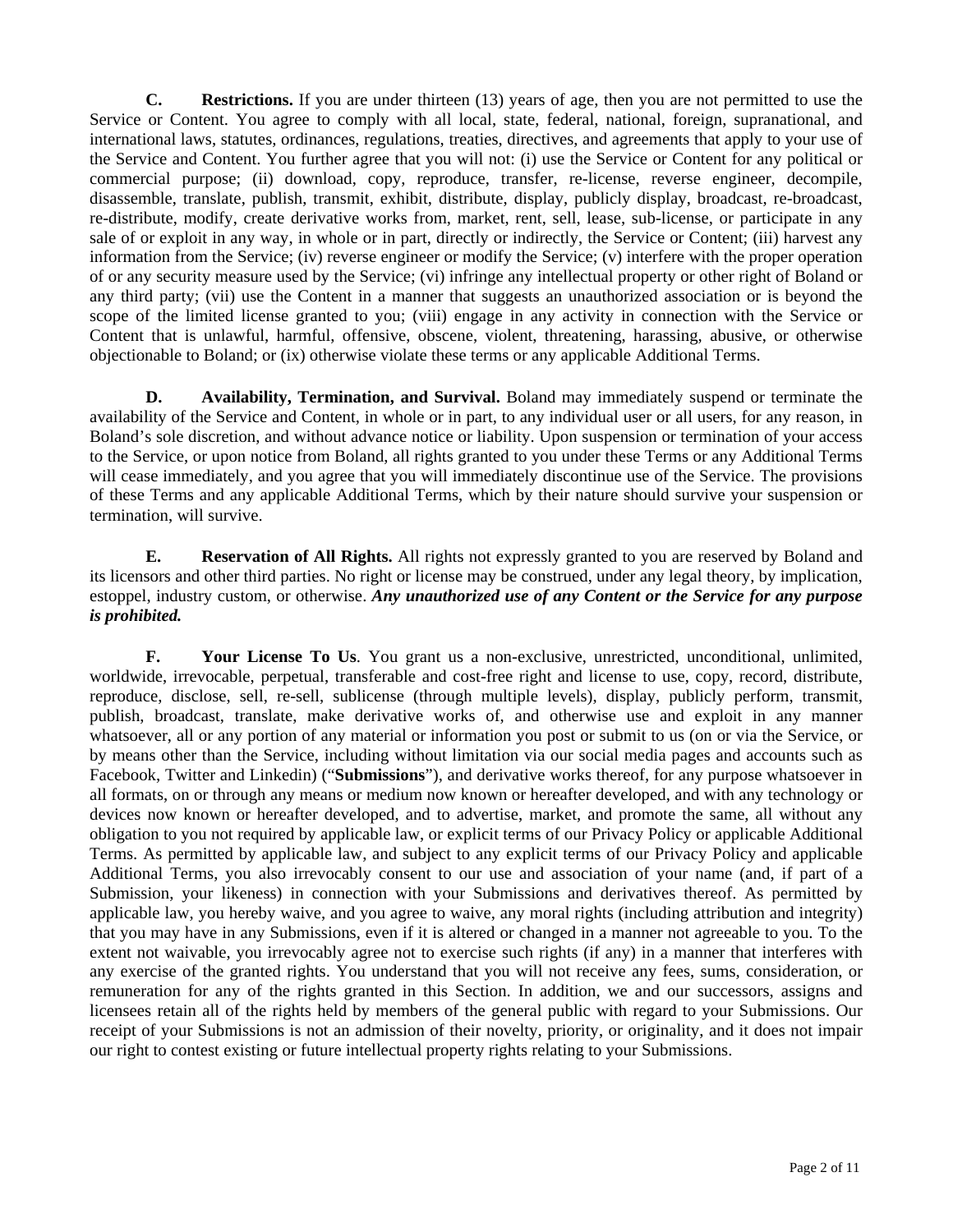## **2. THIRD PARTY SERVICES; DEALINGS WITH THIRD PARTIES**

**A. Third Party Services and Content.** The Service may link to, contain or may interact with third party content that is not owned, controlled or operated by Boland (collectively, "**Third Party Services**"). We may also host our content on Third Party Services. Boland neither endorses nor controls such Third Party Services, and you acknowledge and agree that we are not responsible or liable for the information, content, or services on or available from such Third Party Services, or for the results to be obtained from using them. Third Party Services may have their own privacy and business practices and policies and terms of use, which we recommend you review. If you choose to access any such Third Party Services, you do so at your own risk.

**B.** Dealings with Third Parties. Any interactions, transactions, and other dealings that you have with any third parties found on or through the Service (including on or via Third Party Services) are solely between you and the third party. As permitted by applicable law, you hereby agree to indemnify Boland against all claims, injury and/or damages, including attorneys' fees, that arise out of your use of any Third Party Service, including from any material that you post on any forum or social networking site in connection with us and/or any other claim related to your use of social media.

As permitted by applicable law, you hereby grant Boland an irrevocable perpetual license to use, reproduce, edit, create derivative works from, distribute, display, copy, transmit or otherwise use in any way, commercially or otherwise, any material that you post to any social networking site or other Third Party Service in connection with us or the Service.

## **3. WIRELESS AND MESSAGING**

**A. Wireless Features.** The Service may offer features that are available to you via your wireless Device, including the ability to access the Service's features and upload content to the Service, receive messages from the Service, and download applications (collectively, "**Wireless Features**"). By using the Service, you agree that Boland may collect information related to your use of the Wireless Features as described in our Privacy Policy, and may change, alter, or modify the settings or configurations on your Device in order to allow for or optimize your use of the Service. Data rates and other carrier fees may apply.

**B. E-mail Messages.** You may cancel or modify any e-mail marketing communications you receive from us by following the instructions contained within our promotional emails. This will not affect subsequent subscriptions and if your opt-out is limited to certain types of emails, the opt-out will be so limited. Please note that we reserve the right to send you certain communications relating to your use of our Service, such as administrative and Service announcements and these transactional messages may be unaffected if you choose to opt-out of receiving our marketing communications.

# **4. PROCEDURE FOR ALLEGING COPYRIGHT INFRINGEMENT**

Boland respects the intellectual property rights of others, and expects those who use the Service to do the same. If you believe that your work has been copied in a way that constitutes copyright infringement in the U.S., please notify Boland of your claim of infringement by sending the following written information to our Copyright Agent, designated as such pursuant to the Digital Millennium Copyright Act ("**DMCA**"), 17 U.S.C. §  $512(c)(2)$ , named below:

- Your physical or electronic signature.
- Identification of the copyrighted work you believe to have been infringed.
- Identification of the material you believe to be infringing in a sufficiently precise manner to allow us to locate that material.
- Adequate information by which we can contact you (including your name, postal address, telephone number and, if available, e-mail address).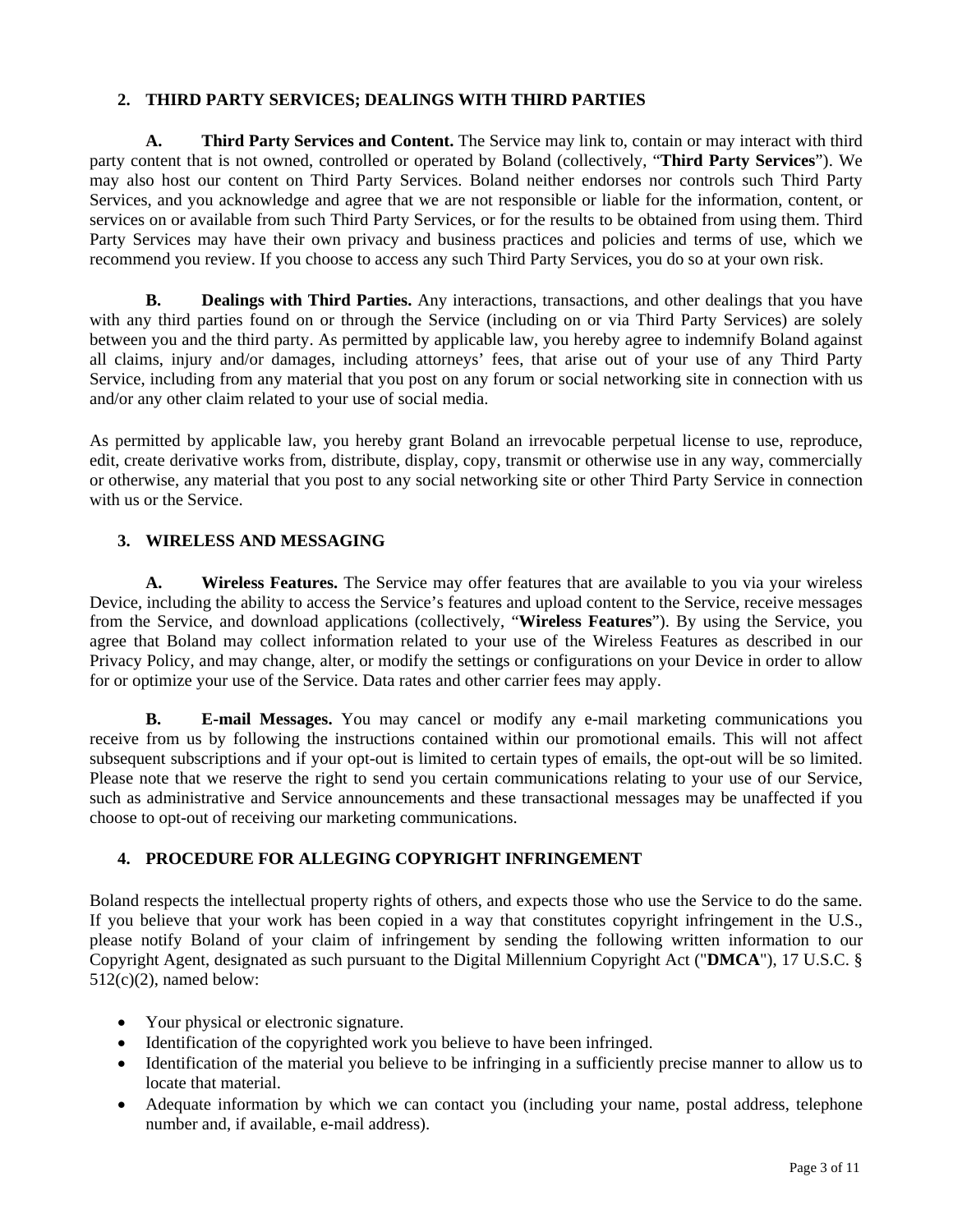- A statement that you have a good faith belief that use of the copyrighted material is not authorized by the copyright owner, its agent, or the law.
- A statement that the information in the written notice is accurate.
- A statement, under penalty of perjury, that you are authorized to act on behalf of the copyright owner.

We will respond to notices of claimed copyright infringement in accordance with the DMCA. Our designated Copyright Agent to receive DMCA Notices is:

> **Webmaster P.O. Box 1870, Titusville, Florida 32781-1870 Telephone: (321) 269-1345 Fax: (321) 268-0577 info@dboland.com**

### **5. DISPUTE RESOLUTION**

Certain portions of this Section 5 are deemed to be a "written agreement to arbitrate" pursuant to the Federal Arbitration Act. You and Boland agree that we intend that this Section 5 satisfies the "writing" requirement of the Federal Arbitration Act. This Section 5 can only be amended by mutual agreement.

**A. First – Try to Resolve Disputes and Excluded Disputes**. If any controversy, allegation, or claim arises out of or relates to the Site, the Content, your Submissions, these Terms, or any Additional Terms, whether heretofore or hereafter arising (collectively, "**Dispute**"), or to any of Boland's actual or alleged intellectual property rights (an "**Excluded Dispute**"), then you and we agree to send a written notice to the other providing a reasonable description of the Dispute or Excluded Dispute, along with a proposed resolution of it. Our notice to you will be sent to you based on the most recent contact information that you provide us. But if no such information exists or if such information is not current, then we have no obligation under this Section 5(A). Your notice to us must be sent to: David Boland, Inc., P.O. Box 1870, Titusville, Florida 32781-1870 (Attention: Webmaster). For a period of sixty (60) days from the date of receipt of notice from the other party, Boland and you will engage in a dialogue in order to attempt to resolve the Dispute or Excluded Dispute, though nothing will require either you or Boland to resolve the Dispute or Excluded Dispute on terms with respect to which you and Boland, in each of our sole discretion, are not comfortable.

**B. Forums for Alternative Dispute Resolution**. If we cannot resolve a Dispute as set forth in Section 5(A) within sixty (60) days of receipt of the notice, then either you or we may submit the Dispute to formal arbitration in accordance with this Section 5(B). If we cannot resolve an Excluded Dispute as set forth in Section 5(A) within sixty (60) days of receipt of the notice, then either you or we may submit the Excluded Dispute to formal arbitration only if you and Boland consent, in a writing signed by you and an Officer or legal representative of Boland, to have that Excluded Dispute subject to arbitration. In such a case (and only in such a case) that Excluded Dispute will be deemed a "Dispute" for the remainder of this Section 5(B).

Upon expiration of the applicable sixty-day period and to the fullest extent not prohibited by applicable law, a Dispute will be resolved solely by binding arbitration. Arbitration under these Terms shall be conducted in accordance with the then-current streamlined Arbitration Rules and Procedures of the Judicial Arbitration and Mediation Services Inc. ("**JAMS**"), or by any other arbitration administration Service that you and an officer or legal representative of Boland consent to in writing. The arbitrator's award shall be final and binding and may be entered as a judgment in any court of competent jurisdiction.

**B. Injunctive Relief**. The foregoing provisions of this Section 5 will not apply to any legal action taken by a party to seek an injunction or other equitable relief, subject to Section 9, in connection with any loss, cost, or damage (or any potential loss, cost, or damage) relating to (i) your breach or alleged breach of these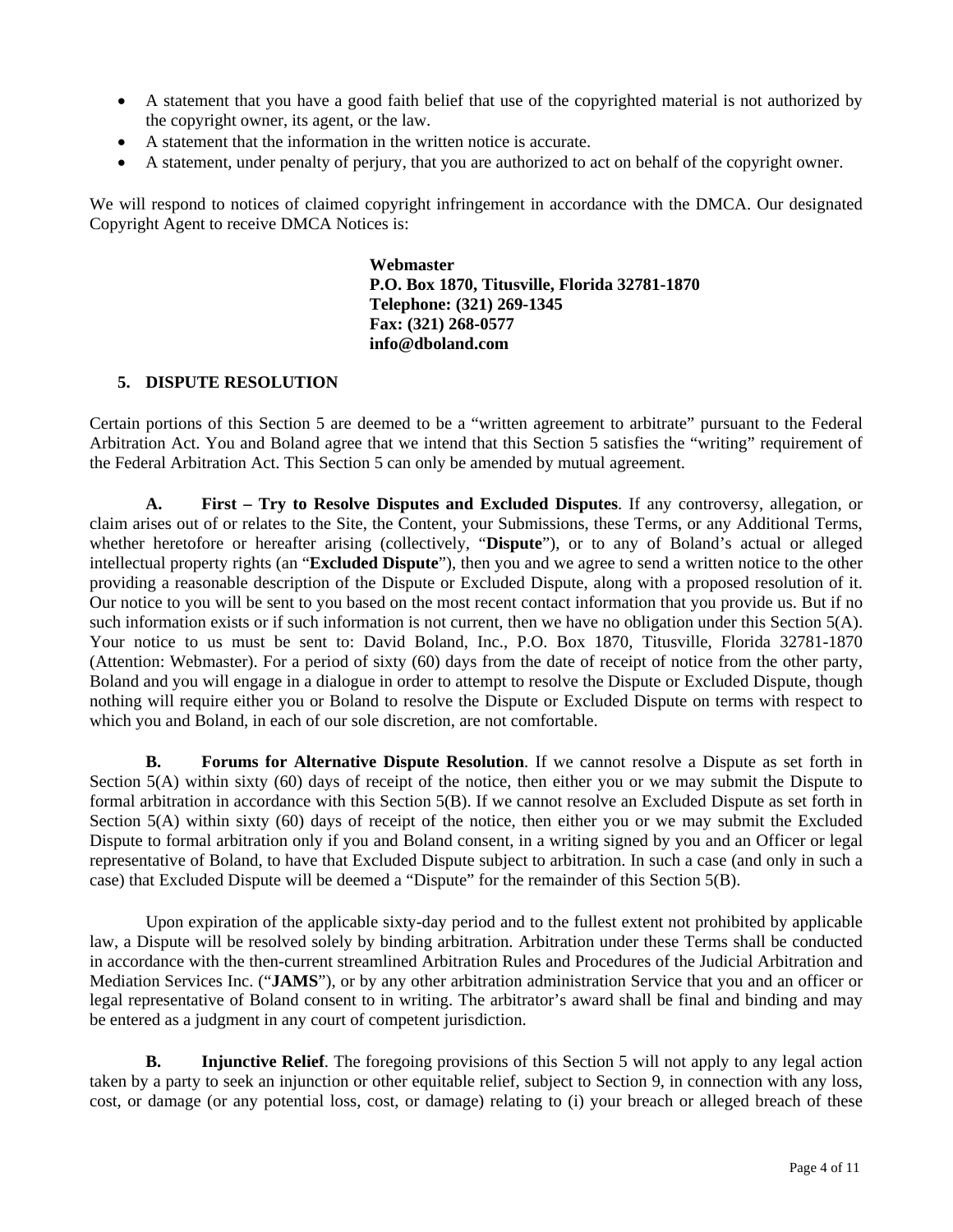Terms of Use; and/or (ii) Boland's intellectual property rights (including such Boland may claim that may be in dispute).

**C. No Class Action Matters**. Disputes will be arbitrated only on an individual basis and will not be joined or consolidated with any other arbitrations or other proceedings that involve any claim or controversy of any other party. YOU AND BOLAND AGREE THAT EACH MAY BRING CLAIMS AGAINST THE OTHER ONLY IN YOUR OR ITS INDIVIDUAL CAPACITY, AND NOT AS A PLAINTIFF OR CLASS MEMBER IN ANY PURPORTED CLASS OR REPRESENTATIVE PROCEEDING.

**D. Federal and State Courts in Brevard County, Florida**. Except to the extent that arbitration is required in Section 5(B), and except as to the enforcement of any arbitration decision or award, any action or proceeding relating to any Dispute or Excluded Dispute may only be instituted in state or Federal court in Brevard County, Florida. Accordingly, you and Boland consent to the exclusive personal jurisdiction and venue of such courts for such matters. EACH PARTY WAIVES ANY RIGHT TO A TRIAL BY JURY.

**E. Small Claims Matters Are Excluded From Arbitration Requirement**. Notwithstanding the foregoing, either of us may bring qualifying claim of Disputes (but not Excluded Disputes) in small claims court, subject to Section 5(E).

# **6. INDEMNIFICATION**

As permitted by applicable law, you agree to, and you hereby defend (if we request), indemnify, and hold David Boland, Inc. and its direct and indirect parents, subsidiaries, affiliates and each of their respective employees, directors, members, managers, shareholders, agents, vendors, licensors, licensees, contractors, customers, successors, and assigns (collectively, "**Boland Parties**") harmless from and against any and all claims, damages, losses, costs, investigations, liabilities, judgments, fines, penalties, settlements, interest, and expenses (including attorneys' fees) that directly or indirectly arise from or are related to any claim, suit, action, demand, or proceeding made or brought against any Boland Party, or on account of the investigation, defense, or settlement thereof, arising out of or in connection with, whether occurring heretofore or hereafter: (i) your Submissions; (ii) your use of the Service and your activities in connection with the Service; (iii) your breach or alleged breach of these Terms or any applicable Additional Terms; (iv) your violation or alleged violation of any laws, rules, regulations, codes, statutes, ordinances, or orders of any governmental or quasi-governmental authorities in connection with your use of the Service or your activities in connection with the Service; (v) information or material transmitted through your Device, even if not submitted by you, that infringes, violates, or misappropriates any copyright, trademark, trade secret, trade dress, patent, publicity, privacy, or other right of any person or entity; (vi) any misrepresentation made by you; and (vii) Boland Parties' use of the information that you submit to us (including your Submissions) (all of the foregoing, "**Claims and Losses**"). You will cooperate as fully required by Boland Parties in the defense of any Claim and Losses. Notwithstanding the foregoing, Boland Parties retain the exclusive right to settle, compromise, and pay any and all Claims and Losses. Boland Parties reserve the right to assume the exclusive defense and control of any Claims and Losses. You will not settle any Claims and Losses without, in each instance, the prior written consent of an officer of a Boland Party. This Section 6 is not intended to limit any right you may have (if any) under applicable law, subject to the remainder of these Terms and any applicable Additional Terms, to seek to recover direct damages to you, including for personal injury, to the extent caused by us.

# **7. DISCLAIMER OF REPRESENTATIONS AND WARRANTIES**

AS PERMITTED BY APPLICABLE LAW: (1) YOUR ACCESS TO AND USE OF THE SERVICE IS AT YOUR SOLE RISK; (2) THE SERVICE IS PROVIDED ON AN "AS IS", "AS AVAILABLE", AND "WITH ALL FAULTS" BASIS; (3) EXCEPT FOR ANY SPECIFIC WARRANTIES PROVIDED HEREIN OR IN ADDITIONAL TERMS PROVIDED BY A BOLAND PARTY, BOLAND PARTIES HEREBY DISCLAIM AND MAKE NO REPRESENTATIONS, WARRANTIES, ENDORSEMENTS, OR PROMISES, EXPRESS OR IMPLIED, IN CONNECTION WITH, OR OTHERWISE DIRECTLY OR INDIRECTLY RELATED TO,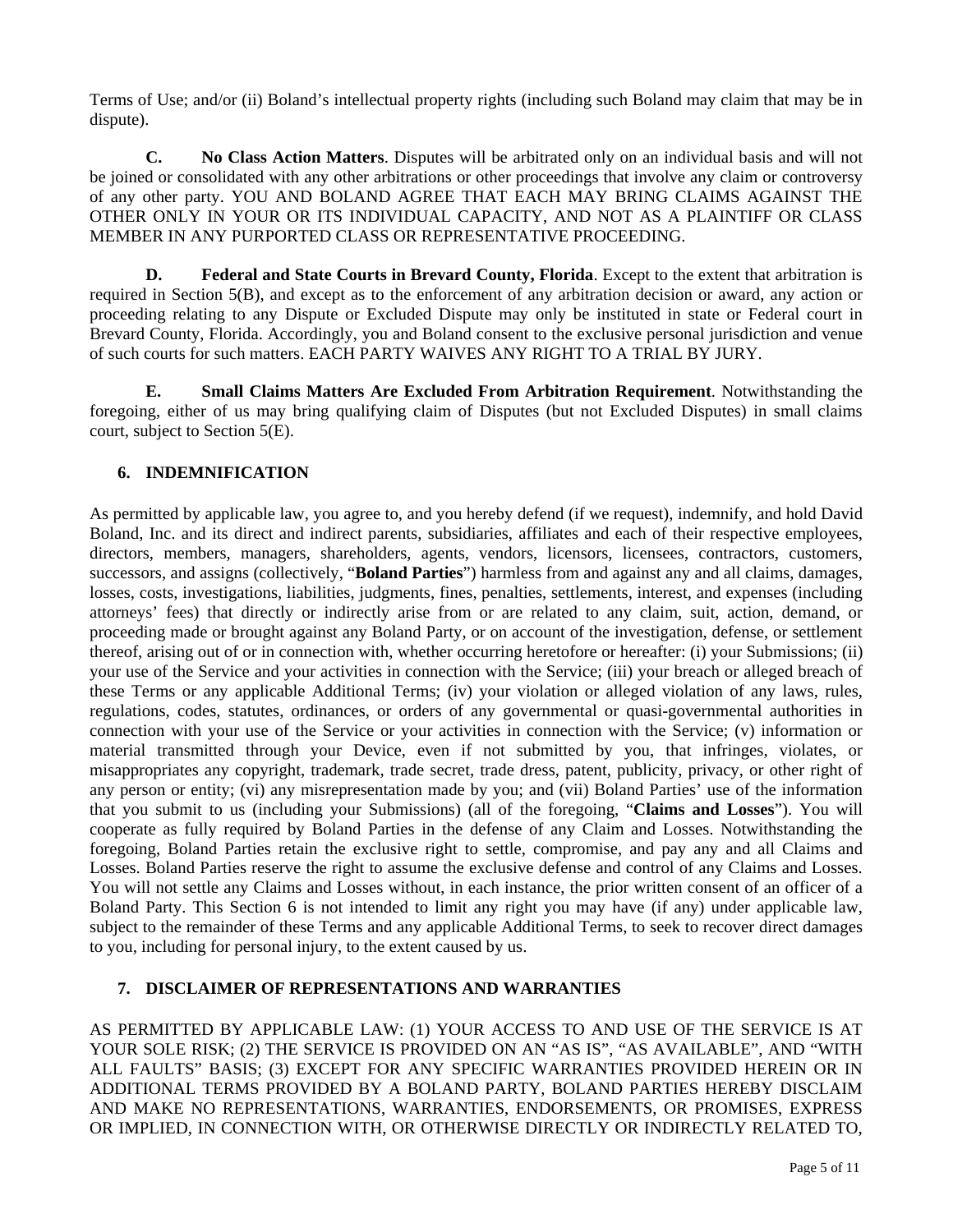THE SERVICE (INCLUDING THE CONTENT AND THE SUBMISSIONS) AND THE BOLAND PARTIES HEREBY FURTHER DISCLAIM ALL WARRANTIES, EXPRESS OR IMPLIED, INCLUDING THE WARRANTIES OF MERCHANTABILITY, FITNESS FOR A PARTICULAR PURPOSE, NON-INFRINGEMENT OR MISAPPROPRIATION OF INTELLECTUAL PROPERTY RIGHTS OF THIRD PARTIES, TITLE, CUSTOM, TRADE, QUIET ENJOYMENT, SYSTEM INTEGRATION, AND FREEDOM FROM COMPUTER VIRUS.

The above disclaimer of warranties (i) does not apply to product warranties from manufacturers; and (ii) does not limit any otherwise legally available right of relief you may have under applicable laws (if any) to recover for personal injury arising out of product liability to the extent such cannot be waived or limited under such applicable law.

### **8. LIMITATIONS OF OUR LIABILITY**

AS PERMITTED BY APPLICABLE LAW: (1) UNDER NO CIRCUMSTANCES WILL ANY BOLAND PARTY BE RESPONSIBLE OR LIABLE FOR ANY LOSS OR DAMAGES OF ANY KIND, INCLUDING PERSONAL INJURY OR DEATH OR FOR ANY DIRECT, INDIRECT, ECONOMIC, EXEMPLARY, SPECIAL, PUNITIVE, INCIDENTAL, OR CONSEQUENTIAL LOSSES OR DAMAGES OF ANY KIND, INCLUDING WITHOUT LIMITATION, LOSS OF PROFITS, IN CONNECTION WITH, OR OTHERWISE DIRECTLY OR INDIRECTLY RELATED TO THE SERVICE (INCLUDING THE CONTENT AND THE SUBMISSIONS); AND (2) THE FOREGOING LIMITATIONS OF LIABILITY WILL APPLY EVEN IF ANY OF THE FOREGOING EVENTS OR CIRCUMSTANCES WERE FORESEEABLE AND EVEN IF BOLAND PARTIES WERE ADVISED OF OR SHOULD HAVE KNOWN OF THE POSSIBILITY OF SUCH LOSSES OR DAMAGES, REGARDLESS OF WHETHER YOU BRING AN ACTION BASED IN CONTRACT, NEGLIGENCE, STRICT LIABILITY, OR TORT (INCLUDING WHETHER CAUSED, IN WHOLE OR IN PART, BY NEGLIGENCE, ACTS OF GOD, TELECOMMUNICATIONS FAILURE, OR DESTRUCTION OF THE SERVICE). THE FOREGOING "LIMITATION OF OUR LIABILITY" DOES NOT LIMIT REMEDIES FOR PRODUCT-RELATED INJURY OR RELATED INJURY ARISING FROM ANY EXPRESS PRODUCT WARRANTIES, OR APPLY TO CONSUMERS TO THE EXTENT SUCH LIMITATION IS NOT PERMITTED BY APPLICABLE LAW.

# **9. WAIVER OF INJUNCTIVE OR OTHER EQUITABLE RELIEF**

AS PERMITTED BY APPLICABLE LAW, IF YOU CLAIM THAT YOU HAVE INCURRED ANY LOSS, DAMAGES, OR INJURIES IN CONNECTION WITH YOUR USE OF THE SERVICE, THEN THE LOSSES, DAMAGES, AND INJURIES WILL NOT BE DEEMED IRREPARABLE OR SUFFICIENT TO ENTITLE YOU TO AN INJUNCTION OR TO OTHER EQUITABLE RELIEF THAT MAY INTERFERE WITH OR PREVENT THE DEVELOPMENT OR EXPLOITATION OF ANY WEBSITE, APPLICATION, CONTENT, SUBMISSIONS, SERVICE, OR INTELLECTUAL PROPERTY OWNED, LICENSED, USED OR CONTROLLED BY BOLAND (INCLUDING YOUR LICENSED SUBMISSIONS) OR A LICENSOR OF BOLAND; PROVIDED, HOWEVER, SUCH SHALL NOT LIMIT YOUR ABILITY TO SEEK OTHER EQUITABLE RELIEF, SUBJECT TO THESE TERMS AND ANY APPLICABLE ADDITIONAL TERMS. THE FOREGOING "WAIVER OF INJUNCTIVE OR OTHER EQUITABLE RELIEF" DOES NOT APPLY TO CONSUMERS TO THE EXTENT SUCH WAIVER OR LIMITATION IS NOT PERMITTED BY APPLICABLE LAW.

# **10. CHANGES TO THESE TERMS**

These Terms (or if applicable Additional Terms), in the form posted at the time of your use of the applicable services to which it applies, shall govern such use (including transactions entered during such use). AS OUR SERVICE EVOLVES, THE TERMS AND CONDITIONS UNDER WHICH WE OFFER THE SERVICE MAY PROSPECTIVELY BE MODIFIED AND WE MAY CEASE OFFERING THE SERVICE UNDER THE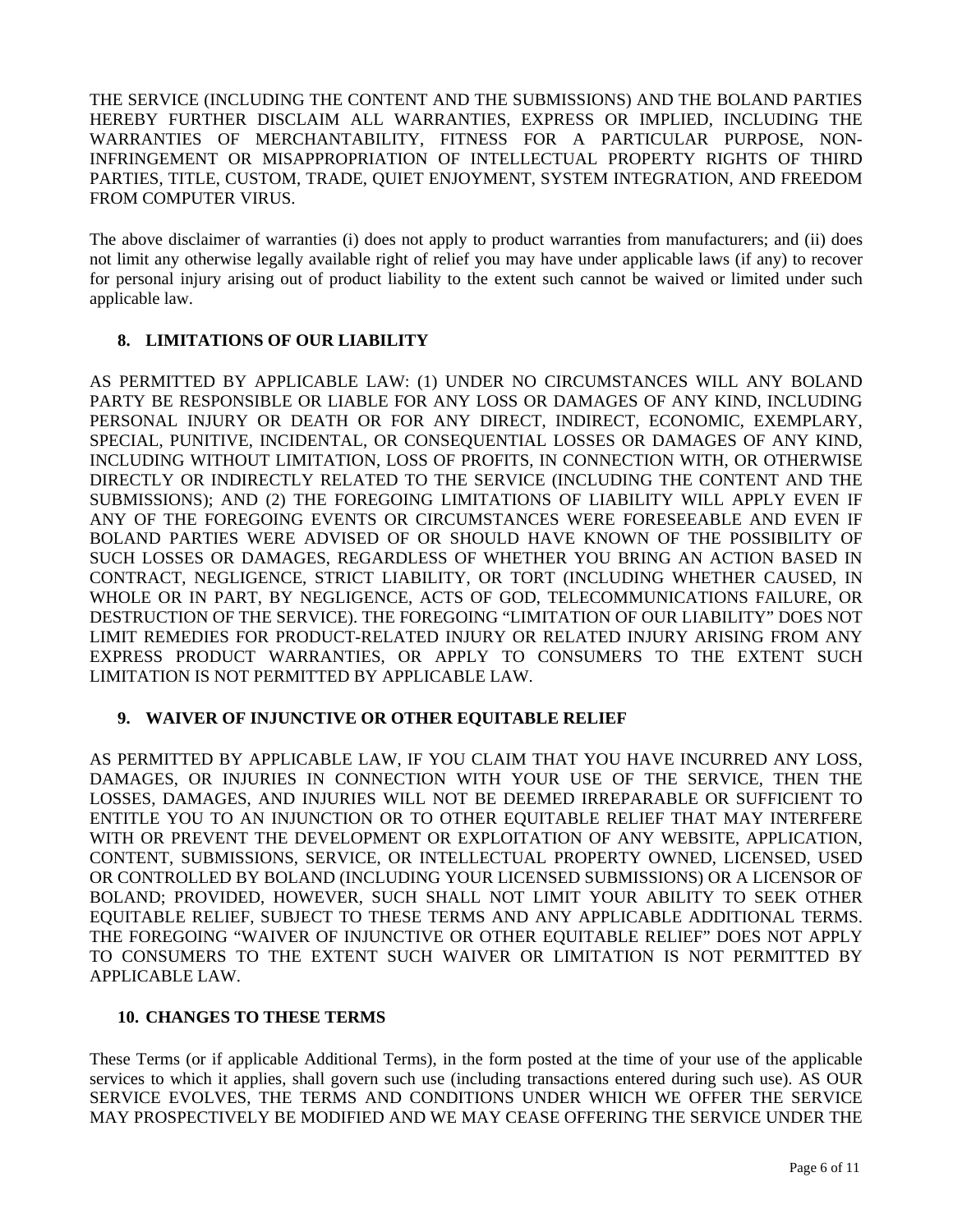TERMS OR APPLICABLE ADDITIONAL TERMS FOR WHICH THEY WERE PREVIOUSLY OFFERED. ACCORDINGLY, EACH TIME YOU USE THE SERVICE YOU ARE ENTERING INTO A NEW AGREEMENT WITH US ON THE THEN APPLICABLE TERMS AND CONDITIONS AND YOU AGREE THAT WE MAY NOTIFY YOU OF NEW TERMS BY POSTING THEM ON THE SERVICE (OR IN ANY OTHER REASONABLE MANNER OF NOTICE WHICH WE ELECT), AND THAT YOUR USE OF THE SERVICE AFTER SUCH NOTICE CONSTITUTES YOUR GOING FORWARD AGREEMENT TO THE NEW TERMS FOR YOUR NEW USE AND TRANSACTIONS. Therefore, you should review the posted Terms, and any applicable Additional Terms, each time you use the Service (at least prior to each transaction or submission). Any new Terms or Additional Terms will be effective as to new use and transactions as of the time that we post them, or such later date as may be specified in them or in other notice to you. However, the Terms (and any applicable Additional Terms) that applied when you previously used the Service will continue to apply to such prior use and any specific term to which we previously committed to apply those terms (if applicable) (i.e., changes and additions are prospective only) unless mutually agreed. In the event any notice to you of new, revised or additional terms is determined by a tribunal to be insufficient, the prior agreement shall continue until sufficient notice to establish a new agreement occurs. If you object to any such changes, your sole recourses is to cease using the Service.

# **11. CUSTOMER SUPPORT**

If you have any questions, please send an email to info@dboland.com. You acknowledge that the provision of support is at Boland's sole discretion and that we have no obligation to provide you with customer support of any kind. All legal notices to us must be mailed to: David Boland, Inc., P.O. Box 1870, Titusville, Florida 32781-1870 (Attention: Webmaster). When you communicate with us electronically, you consent to receive communications from us electronically. You agree that all agreements, notices, disclosures, and other communications that we provide to you electronically satisfy any legal requirement that such communications be in writing.

### **12. GENERAL TERMS**

**A. Governing Law.** These Terms and any applicable Additional Terms will be governed by and construed in accordance with the laws of the State of Florida, without regard to its conflicts of law provisions that might apply the laws of another jurisdiction.

**B. Boland's Consent or Approval.** As to any provision in these Terms, or any Additional Terms, that grants Boland a right of consent or approval, or permits Boland to exercise a right in its "sole discretion," Boland may exercise that right in its sole and absolute discretion. No Boland consent or approval may be deemed to have been granted by Boland without being in writing and signed by an officer of Boland.

**C. Operation of Service; Availability of Services; International Issues.** Boland controls and operates the Service from its U.S.-based offices in the U.S., and Boland makes no representation that the Service is appropriate or available for use beyond the U.S. If you use the Service from other locations, you are doing so on your own initiative and are responsible for compliance with applicable local laws regarding your online conduct and acceptable content, if and to the extent local laws apply. The Service may describe services that are available only in the U.S. (or only parts of it) and are not available worldwide. We reserve the right to limit the availability of the Service and/or the provision of any content, program, service, or other feature described or available on the Service to any person, entity, geographic area, or jurisdiction, at any time and in our sole discretion, and to limit the quantities of any content, program, service, or other feature that we provide.

**D. Severability; Interpretation.** If any provision of these Terms, or any Additional Terms, is for any reason deemed invalid, unlawful, void, or unenforceable by a court or arbitrator of competent jurisdiction, then that provision will be deemed severable from these Terms or the Additional Terms, and the invalidity of the provision will not affect the validity or enforceability of the remainder of these Terms or the applicable Additional Terms (which will remain in full force and effect). To the extent not prohibited by applicable law,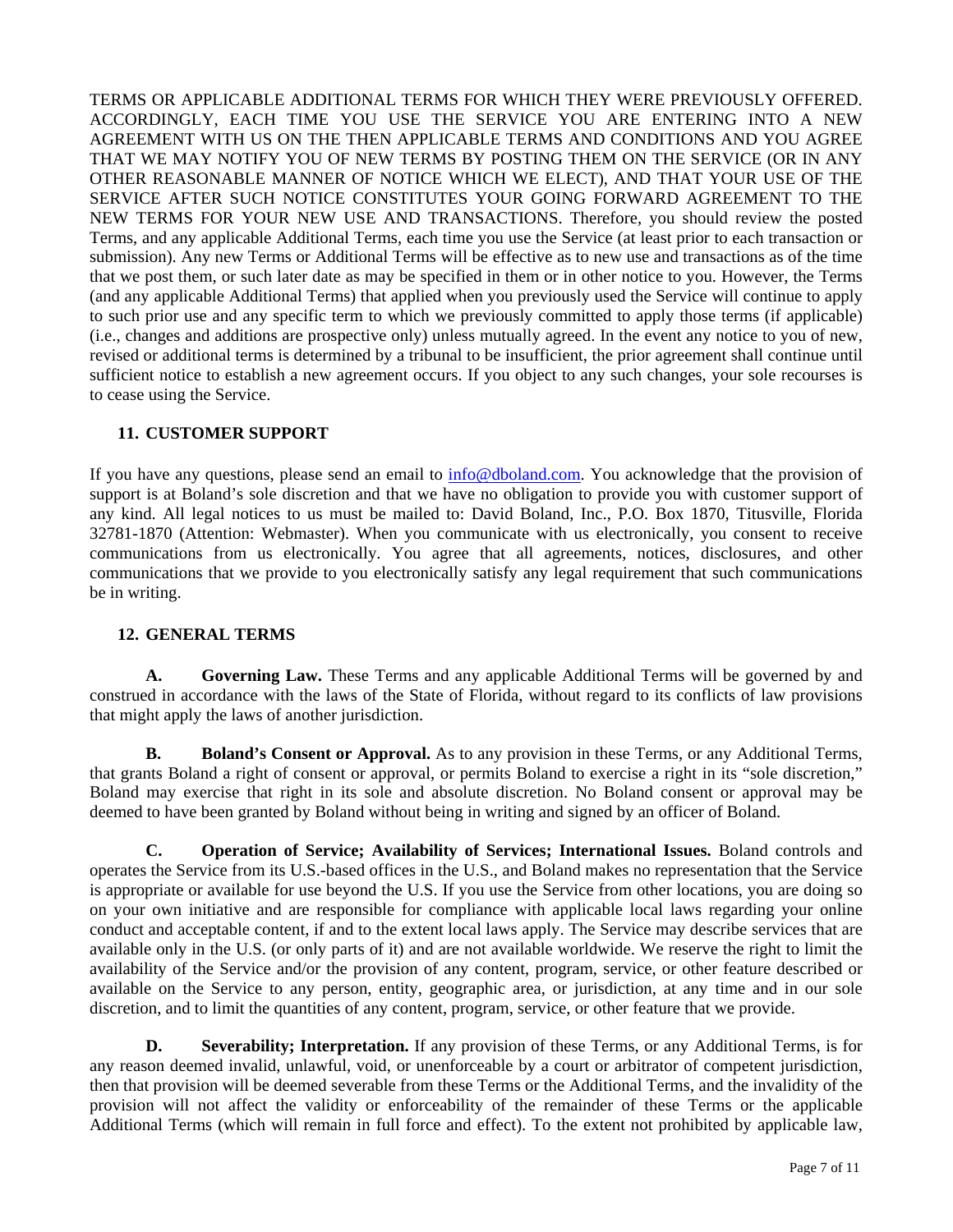you agree to waive, and you hereby waive, any applicable statutory and common law that may permit a contract to be construed against its drafter. Wherever the word "including" is used in these Terms, or any applicable Additional Terms, the word will be deemed to mean "including, without limitation." The summaries of provisions and section headings are provided for convenience only and shall not limit the full Terms.

**E. Investigations; Cooperation With Law Enforcement.** Boland reserves the right to investigate and prosecute any suspected breaches of these Terms, and any applicable Additional Terms, or any misuse of the Service. As permitted by applicable law, and subject to our Privacy Policy, Boland may disclose any information in connection therewith or to satisfy any law, regulation, legal process or governmental request.

**F. Assignment.** Boland may assign its rights and obligations under these Terms, and any applicable Additional Terms, in whole or in part, to any party at any time without any notice. These Terms, and any applicable Additional Terms, may not be assigned by you, and you may not delegate your duties under them, without the prior written consent of an officer of Boland.

**G. California Consumer Rights and Notices.** Residents of California are entitled to the following specific consumer rights information: you may contact the Complaint Assistance Unit of the Division of Consumer Services of the Department of Consumer Affairs by mail at: 1625 North Market Blvd., Suite N 112, Sacramento, CA 95834, or by telephone at (800) 952-5210. Their website is located at: http://www.dca.ca.gov.

California residents can obtain information on our privacy practices, including how we comply with the California Online Privacy Protection Act and the California Shine the Light Act in our Privacy Policy.

**H. Complete Agreement; No Waiver.** These Terms, and any applicable Additional Terms, reflect our complete agreement regarding the Service and supersede any prior agreements, representations, warranties, assurances or discussion related to the Service. Except as expressly set forth in these Terms or any applicable Additional Terms, (i) no failure or delay by you or Boland in exercising any of rights, powers, or remedies under will operate as a waiver of that or any other right, power, or remedy, and (ii) no waiver or modification of any term of these Terms or any applicable Additional Terms will be effective unless in writing and signed by the party against whom the waiver or modification is sought to be enforced.

//End Terms of Use//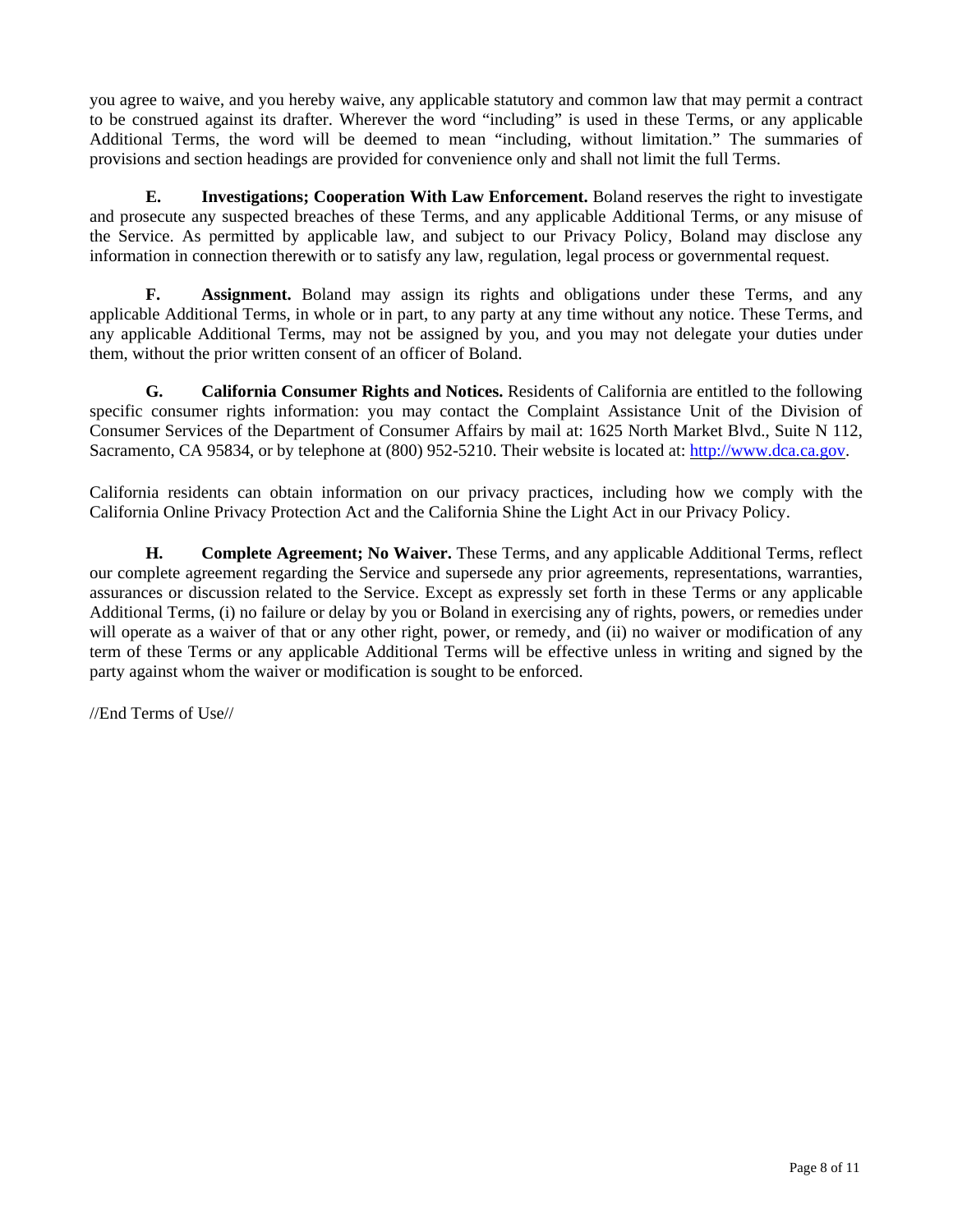## **ONLINE PRIVACY POLICY**

### Effective Date: 11 April 2017

This Online Privacy Policy (the "Policy") applies to information obtained by David Boland, Inc. (collectively, "Boland", "we", "our" or "us") when you visit dboland.com (the "Site"). This Policy also describes how we may share the information we obtain, your choices regarding our use of your information, the ways in which we safeguard such information, and how you may contact us regarding our privacy practices. This Policy does not apply to Boland's data collection activities offline or otherwise outside of the Site (unless otherwise stated below or at the time of collection).

# **COLLECTION OF INFORMATION**

#### *Information You Provide To Us*

We and our service providers collect information you provide directly through the Site. For example, we collect information from you when you sign up to receive email from us, apply for a job, or otherwise communicate with us through the Site. The information we may collect includes personal information, which is information that can be used to identify you, such as your name, email address, information on your resume, or any other information you choose to provide.

#### *Information We Collect Automatically*

In addition to information that you submit to us, we may collect certain information using automated means (such as cookies, web beacons and web server logs) when you access or use the Site. This information may include demographic information; IP address; browser type; operating system characteristics; information about your use of the Site; and data regarding network connected hardware (e.g., computer or mobile device), such as unique device identifiers, type, model, version, MAC address, device or session ID, functionality, performance data and connection type. This information may also include clickstream data, which is information about the page-by-page paths you take as you browse through the Site.

**Cookies** are data files that are placed on a computer when it is used to visit a website. These cookies may be used for many purposes, including, without limitation, tracking user preferences or web pages visited while using a website. Most web browsers are set to accept cookies by default. If you prefer, you can usually set your browser to remove or reject cookies, but note that doing so does not necessarily affect third party flash cookies used in connection with our websites. For more information about disabling flash cookies, http://www.adobe.com/products/flashplayer/security. Please note that if you choose to remove or reject cookies, this could affect the availability and functionality of the Site. In addition, please be aware that if you choose to block cookies, some advertising preferences that are dependent on cookies may not be able to be respected.

#### *Data Analytics*

The Site may use third-party web analytics services, such as Google Analytics, to help us analyze how visitors use the Site. These services track information about visitors including IP addresses, browser types, referring pages, pages visited, and time spent on particular pages, which we use to improve and tailor the user experience on the Site. For further information about opting out of data collection through Google Analytics, https://tools.google.com/dlpage/gaoptout.

Your web browser may have settings that allow you to transmit a "Do Not Track" signal when you visit various websites or use online services. Like many websites, this Site is not designed to respond to "Do Not Track" signals received from browsers. To learn more about "Do Not Track" signals, you may wish to visit http://www.allaboutdnt.com/.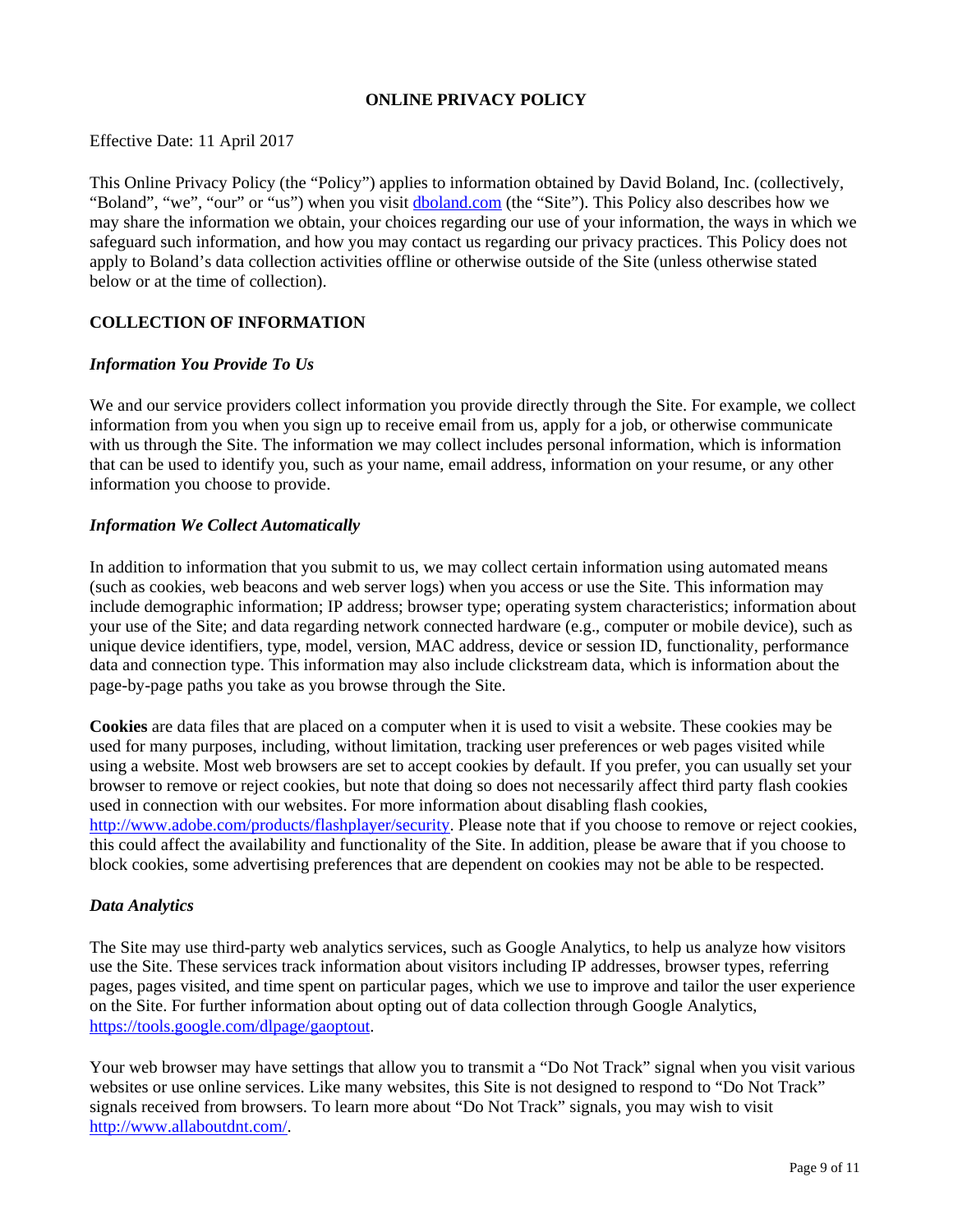Third parties may collect personally identifiable information about your online activities over time and across different websites when you visit the Site.

### **USE OF INFORMATION**

We may use information about you for various purposes, including to:

- Allow you to participate in the features we offer on the Site;
- Facilitate, manage, personalize, and improve your online experience;
- Transact with you, provide services or information you request, respond to your comments, questions and requests, serve you content and/or advertising, and send you notices;
- Improve the Site and for any other internal business purposes;
- Tailor our content, advertisements, and offers, and for other marketing purposes;
- Fulfill other purposes disclosed at the time you provide personal information or otherwise where we are legally permitted purpose or are required to do so;
- Prevent and address fraud, breach of policies or terms, and threats or harm;
- Carry out any other purpose disclosed elsewhere in this Policy, at the time you provide your personal information, or for which the information was collected; or
- For any other purpose, with your consent.

## **SHARING OF INFORMATION**

We may permit vendors, consultants and other service providers to access information collected through the Site to carry out work on our behalf. For example, we may hire outside companies to help us send emails, manage our Careers page, or otherwise host or operate the Site. These third party service providers use the personal information to which they have access to carry out the purposes for which we shared the information.

We also may share your information (1) if we are required to do so by law, regulation, or legal process (such as in response to a court order, search warrant, or subpoena); (2) to fulfill requests by government agencies, such as law enforcement authorities; (3) when we believe disclosure is necessary or appropriate to prevent physical harm or financial loss, or in connection with an investigation of suspected or actual illegal activity; or (4) to enforce our policies, or protect rights, property, or safety. We may cooperate with law enforcement authorities in the investigation and prosecution of violations of our policies, behavior that is harmful to other visitors, or is illegal.

We reserve the right to transfer any information we obtain through the Site in the event we sell or transfer all or a portion of our business or assets (e.g., further to a merger, reorganization, liquidation, or any other business transaction, including negotiations of such transactions).

### **CHILDREN'S PRIVACY**

The Site is not intended for children, nor is it targeted to children under the age of thirteen (13). We do not knowingly collect personal information from children under the age of 13 through the Site, and if we learn that we have received information from a visitor under the age of 13, we will delete such information in accordance with applicable law.

### **LINKS TO OTHER WEBSITES**

For your convenience and information, Boland may provide links to other websites or online locations in conjunction with this Site or our products and services. Those linked websites may be operated by unaffiliated entities, and may have their own privacy policies or notices. This Policy does not apply to those websites, so we